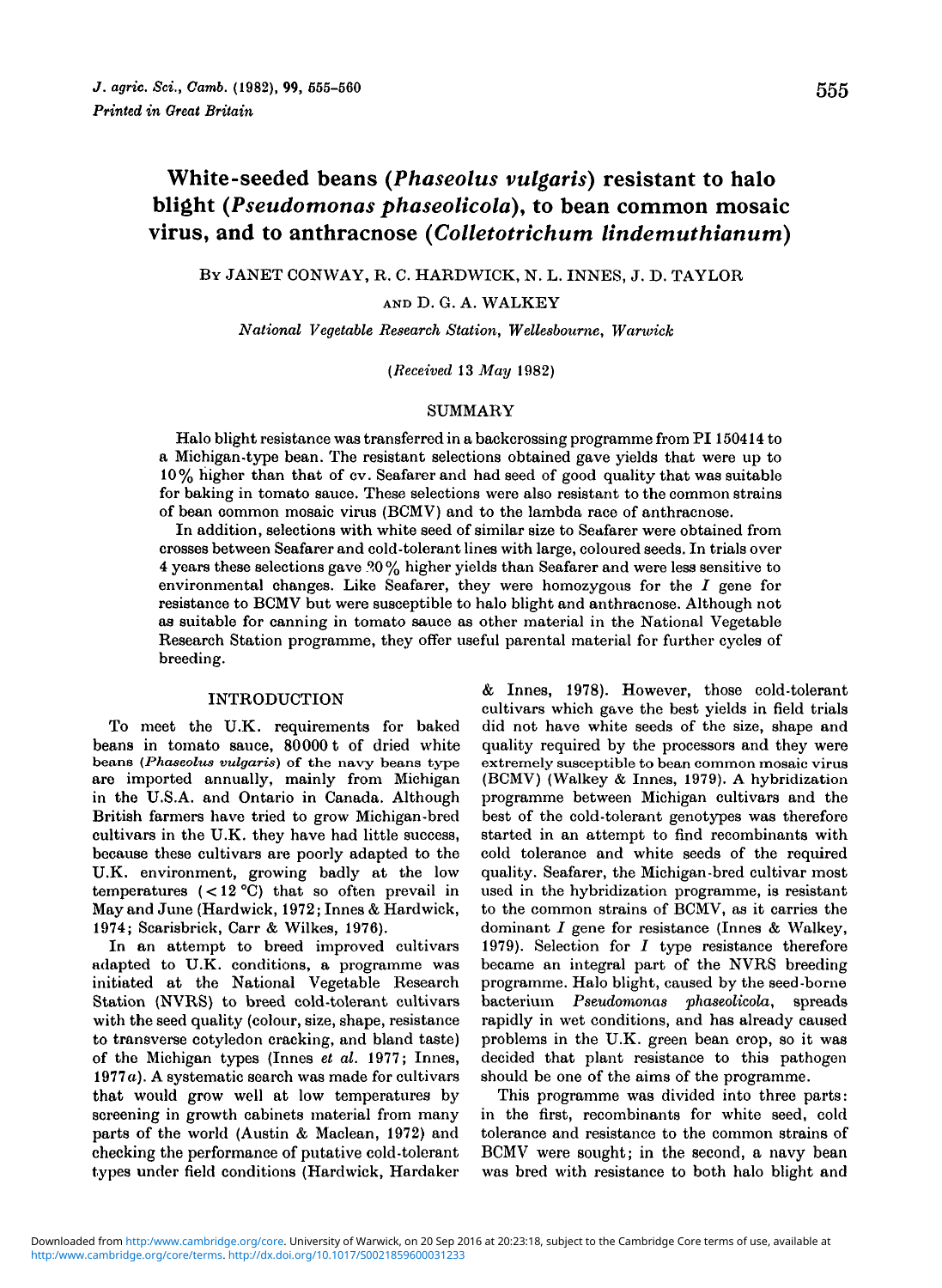|                                                               | Population | Line | Halo<br>blight | <b>BCMV</b> | Anthracnose | Seed<br>weight<br>$(mg)$ † | Number of days<br>from sowing to<br>maturityt |
|---------------------------------------------------------------|------------|------|----------------|-------------|-------------|----------------------------|-----------------------------------------------|
| $107 \times$ [Gratiot $\times$ (Seafarer $\times$ PI 150414)] | п          | A    | R              | R           | $R + S$     | 171                        | 132                                           |
| (2nd backcross to Michigan type)                              | 11         | В    | R              | R           | $R + S$     | 199                        | 122                                           |
|                                                               | и          | C    | $\mathbf R$    | $_{\rm R}$  | R           | 215                        | 133                                           |
| [Gratiot $\times$ (Seafarer $\times$ PI 150414)]              |            | D    | $\mathbf R$    | R           | $_{\rm R}$  | 202                        | 130                                           |
| (1st backcross to Michigan type)                              |            | E    | R              | R           | R           | 183                        | 124                                           |
|                                                               |            | F    | $_{\rm R}$     | $\mathbf R$ | R           | 180                        | 124                                           |
|                                                               |            | G    | $_{\rm R}$     | R           | R           | 174                        | 130                                           |
| (Line 222 $\times$ Seafarer) $Fz$                             |            | н    | s              | $\mathbf R$ | S           | 238                        | 129                                           |
|                                                               |            | J    | S              | $_{\rm R}$  | s           | 191                        | 128                                           |
| (Seafarer $\times$ Line 251) $F_s$                            |            | ĸ    | S              | R           | s           | 212                        | 127                                           |
| Seafarer (control)                                            |            | ---  | S              | $_{\rm R}$  | R           | 195                        | 132                                           |
| Line 222 (control)                                            |            |      | S              | S           | s           | 580                        | 118                                           |

Table 1. *Results of testing for resistance\* to halo blight {races* 1 *and* 2), *BCMV (NVRS strain) and anthracnose (lambda race) and. seed weight of advanced generation breeding lines and control cidtivars*

\* R denotes homozygous resistance, S homozygous susceptibility and  $R + S$  segregation for resistance.<br>† from NVRS trial II, 1981. j<br>1 Mean value in NVRS trials I and II, 1981.

to the common strains of BCMV; and in the third, plant resistance to highly virulent strains of BCMV (as yet unrecorded in the U.K.) has been transferred to dry, white-seeded types.

This paper reports results obtained from field trials with advanced generation breeding lines from the first and second parts of the programme.

## MATERIALS AND METHODS

## *Selections from crosses with cold-tolerant parents*

Among cold-tolerant parents used in hybridization work with Seafarer were the lines 222 and 251. The provenances of these cultivars and their performance in field trials have been reported earlier (Hardwick *et al.* 1978). Crosses were made in 1976 and a pedigree line breeding programme was initiated (Innes, 19776). Laboratory tests had been used to select the parents, but because these tests are slow and expensive it was not possible to use laboratory selection for cold tolerance of the segregants. It was sometimes possible to eliminate cold-sensitive plants on a visual basis if there was a cold spell in May or June (sowing was always done in mid-May) but cold spells did not occur every year. Single plants in  $F<sub>2</sub>, F<sub>3</sub>$  and  $F<sub>4</sub>$  populations were selected for upright growth habit, early maturity and white-seededness, and those provided progenies for field trials at Wellesbourne in 1978, 1979 and 1980 (see NVRS Annual Reports). In describing the parentage of a cross as (first parent x second parent) we use the convention that 'first' was the female parent.

Progenies homozygous for the  $I$  gene were obtained by inoculating successive segregating populations of  $(222 \times \text{Seafarer})$  and (Seafarer  $\times 251$ )

with the NVRS strain of the virus (Walkey & Innes, 1979), and selecting resistant lines. These were then assessed for yield potential. Two  $F<sub>2</sub>$ progeny bulks from  $(222 \times \text{Seafarer})$  and one  $F_s$ from (Seafarer  $\times$  251), which had consistently outyielded the Seafarer control in previous trials, were included in field trials in 1981. In the Tables these three lines are referred to as lines H, J and K respectively.

# *Breeding for resistance to halo blight*

The dry bean PI 150414, which is resistant to races 1 and 2 of *P. phaseolicola* (Patel & Walker, 1965, 1966) was used as a source of resistance. The only other dry bean cultivar with resistance to both races of halo blight that was available at the onset of the crossing programme was GN Nebraska sel. 27 (Coyne, Schuster & Fast, 1967; Coyne, Schuster & Gallegos, 1971) but difficulties were experienced in getting it to flower, as it is sensitive to a long photoperiod, and there is now evidence that PI 150414 and GN Nebraska sel. 27 may contain the same resistance allele (Hill, Coyne & Schuster, 1972), as do most of the greenpodded types with resistance to halo blight (Taylor *et al.* 1978). OSU 10183, which produces a very stunted, unproductive plant at the NVRS, may in the future be a useful source of polygenic resistance.

Although Hill *et al.* (1972) have suggested that resistance to leaf and pod lesions and systemic chlorosis of halo blight may be controlled by different genes, primary selection for resistance at the NVRS was based on inoculation of the primary leaves of plants raised and screened in a glasshouse (Taylor *et al.* 1978). Advanced generations of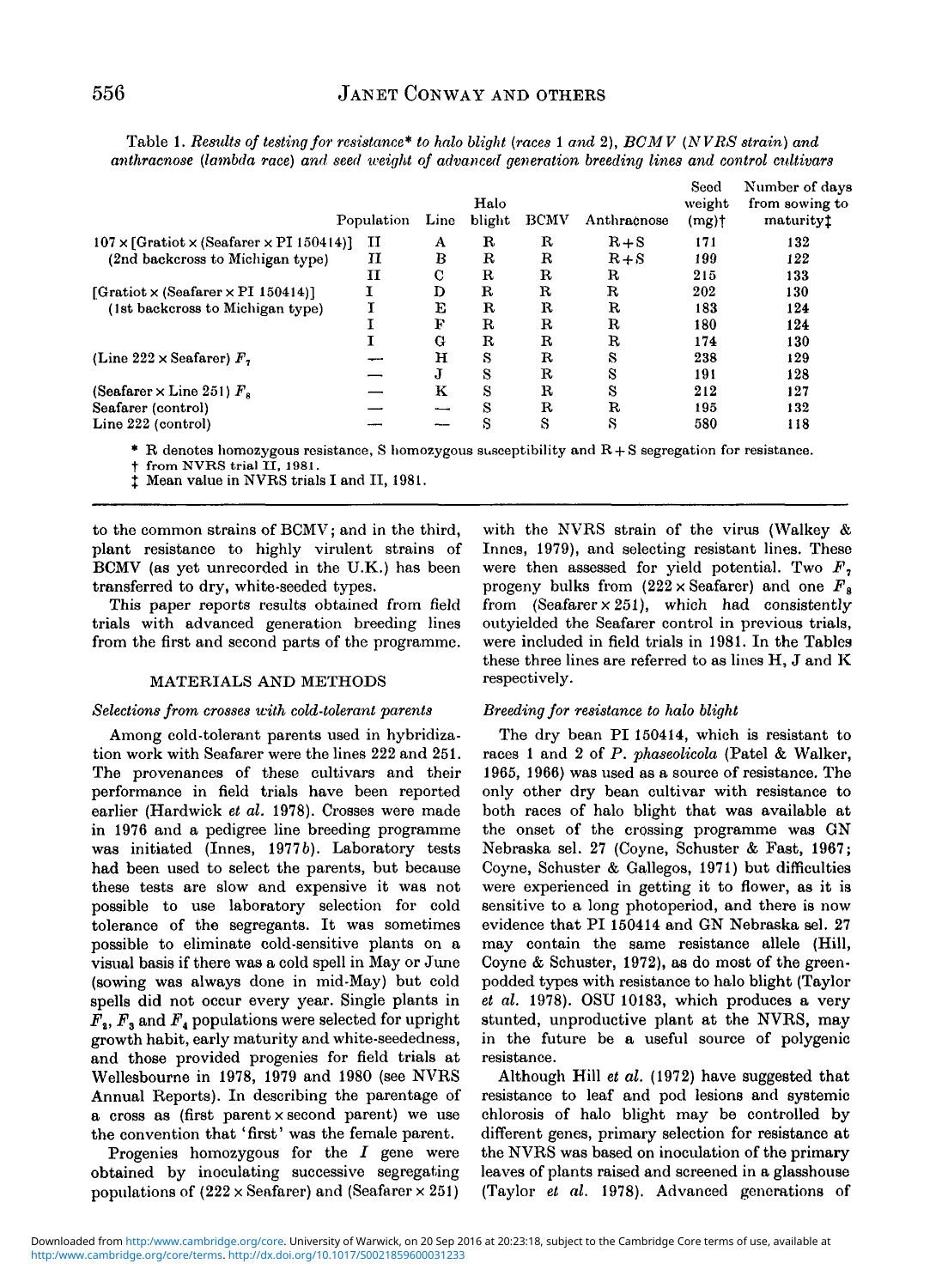breeding material were raised in the field to produce green pods for stab-inoculation with a needle dipped in a bacterial suspension (Hubbeling, 1973). The gene for leaf resistance in PI 150414 generally segregated as a recessive in crosses with Seafarer (Taylor *et al.* 1978).

The cross between Seafarer and PI 150414 was used to produce two related populations. Population I derived from a backcross to the Michigan cultivar Gratiot, population II from a second backcross of plants from population I to line 107, a white-seeded breeding line (see Table 1). Because the gene for resistance to halo blight is recessive it was necessary to test  $F<sub>2</sub>$  generations and then select resistant plants for backcrossing to susceptible recurrent parents. Homozygosity for the  $I$  gene for resistance to BCMV was established by inoculation and selection in a glasshouse. In both populations  $F_3$  and  $F_4$  progenies were grown in the field in non-replicated rows and selected for plant type, white seed and earliness. A check was made on pod resistance to halo blight in the  $F_5$  of population I and in the  $F_4$  of population II. Thirty-nine resistant *Fe* progenies from population I and 26 resistant  $F_5$  progenies from population II were included in a replicated yield trial at Wellesbourne in 1980 (Conway & Innes, 1981). From these trials four  $F<sub>2</sub>$  progeny bulks (lines D, E, F, G) from population I and three  $F<sub>6</sub>$ progeny bulks (lines A, B, C) from population II which had produced satisfactory yields and quality were included in yield trials in 1981.

No attempt was made to select for resistance to anthracnose *(Colletotrichum lindenvuthianum)* in the early part of the breeding programme, as it was known that several parents were resistant (see Zaumeyer & Meiners, 1975) and it was anticipated that a number of advanced generation progenies would be resistant, or at least segregating for resistance.

The lines that were included in yield trials were checked for their resistance to anthracnose (C. *lindemidhianum* race lambda) by Dr C. Knight of the National Institute of Agricultural Botany (NIAB), Cambridge.

#### 1981 *yield trials*

There were three trials: one at the NVRS sown on 5 May (trial I); one at the NVRS sown on 22 May (trial II) and one at Efford Experimental Horticulture Station, Hampshire, sown on 14 May. Randomized blocks with three replicates were used in each experiment. The entries comprised breeding lines and two controls, Seafarer and line 222 (Table 1). Seed was treated with bromophos and captan and was sown at a spacing of 8 cm within rows  $(50 \text{ seeds/m}^2)$  in a plot with five rows, 25 cm apart and 3 m long. An 0yj6rd drill was

used at Wellesbourne and a Stanhay drill at Efford. Herbicide treatments were as follows: trifluralin was incorporated into the seed bed at NVRS, whilst at Efford ehlorthal-dimethyl was used. After drilling diphenamid was applied at both sites. Aphicides were applied as necessary. When the pods were dry 2-5 m lengths of the three centre rows of each plot were harvested. Each plot was threshed using a Pelz thresher. The data on yield of air-dry seed, and number of days from sowing to harvest, were analysed by analysis of variance with covariance adjustment on numbers of plants. Covariance analysis did little to change the relative position of the entries.

Seed samples of all entries except lines 222 and H were tested for quality and their suitability for canning in tomato sauce by L. V. Bedford at the Campden Food Preservation Research Association (CFPRA). Earlier tests had shown that 222 is unsuitable for baking in tomato sauce. Line H was omitted as it had a much larger seed than the Seafarer control and visual assessment of its field habit and the quality of its seed revealed shortcomings. Flavour and texture of the canned products were assessed using QAV methods that had been developed for peas (Adams, Bedford & Geering, 1981) but omitting 'mealiness' from the texture scores and replacing the category for 'green' by 'orange', and noting grey and brown seeds as 'other colours'.

#### RESULTS

The resistance or susceptibility to halo blight, BCMV and anthracnose of the entries in the trials is given in Table 1, as are.weight per seed and number of days to harvest. Yields of dry beans in the various trials are summarized in Table 2.

Mean yields varied significantly between environments (trials) and between cultivars (lines) and there were also significant interactions between cultivars and environments *{P <* 0-001). Joint regression analyses (Finlay & Wilkinson, 1963; Jinks & Perkins, 1970) were done on two sets of data. The first was the yields of the seven lines A-G and Seafarer in the three 1981 trials and the 1980 progeny row trial. A significant proportion of the cultivar x environment interaction was accounted for by the term for heterogeneity of regression; in other words cultivars (lines) differed in stability. Line C was the least sensitive (largest negative regression coefficient of  $-0.502$ ) which was significantly different  $(P < 0.05)$  from that of Seafarer (0-154).

A second joint regression analysis on the lines H, J, K, 222 and Seafarer from the three 1981 trials and the 1979 and 1978 progeny trials revealed that only a very small proportion of the cultivar x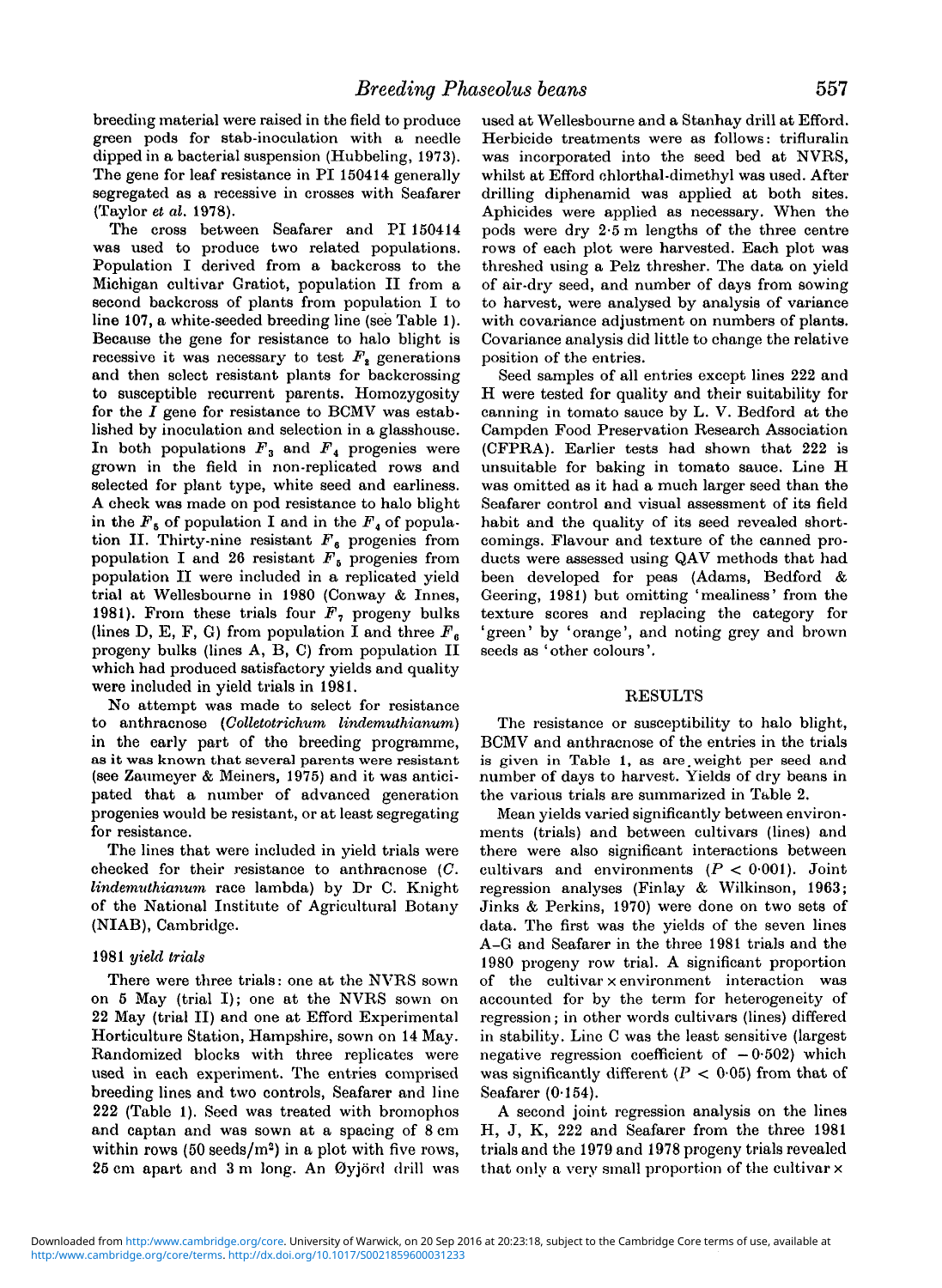|                             |             | 1981                                       |                |        | 1980 | 1980            | 1979             | 1978             |                 |
|-----------------------------|-------------|--------------------------------------------|----------------|--------|------|-----------------|------------------|------------------|-----------------|
|                             |             | <b>NVRSI</b>                               | <b>NVRS II</b> | Efford | Mean | Progeny<br>rows | Progeny<br>bulks | Progeny<br>bulks | Progeny<br>rows |
| Yield of Seafarer $(g/m^2)$ |             | 241                                        | 357            | 297    | 298  | 297             | 278              | 356              | 154             |
|                             | Line        |                                            |                |        |      |                 |                  |                  |                 |
| Yield as % Seafarer:        | $A^*$       | 108                                        | 107            | 102    | 106  | 114             |                  |                  |                 |
|                             | в           | 105                                        | 108            | 97     | 103  | 102             |                  |                  |                 |
|                             | $\mathbf C$ | 121                                        | 94             | 97     | 104  | 104             |                  |                  |                 |
|                             | D           | 117                                        | 113            | 102    | 111  | 112             |                  |                  |                 |
|                             | Е           | 109                                        | 96             | 114    | 106  | 104             |                  |                  |                 |
|                             | F           | 119                                        | 101            | 102    | 107  | 109             |                  |                  |                 |
|                             | G           | 112                                        | 99             | 93     | 101  | 105             |                  |                  |                 |
|                             | $\mathbf H$ | 124                                        | 112            | 115    | 117  |                 | 122              | 109              | 155             |
|                             | J           | 145                                        | 122            | 113    | 127  |                 | 123              | 93               | 161             |
|                             | к           | 137                                        | 114            | 102    | 118  |                 | 110              | 122              | 157             |
|                             | 222         | 136                                        | 146            | 147    | 143  |                 |                  | 122              | 263             |
| $S.E.$ †                    |             | 6.23                                       | 4.20           | 5.03   |      | 8.60            | 8.77             | 4.97             | 12.03           |
| D.F.                        |             | 111                                        | 111            | 111    |      | 155             | 68               | 65               | 169             |
|                             |             | $\pm$ C <sub>an</sub> Table 1 for padience |                |        |      |                 |                  |                  |                 |

Table 2. *Yields of advanced breeding lines expressed as % Seafarer*

\* See Table 1 for pedigree.

•f Standard error for comparisons between figures within a column.

environment interaction was explained by joint regression. The proportion was increased by logarithmic transformation of the data but still fell short of statistical significance. In both analyses Seafarer and line 222 provided the extremes of sensitivity and stability.

Quality assessments of beans from the 1981 trial are summarized in Table 3. In this assessment high-yielding lines G, J and K do not have seed of acceptable quality for canning in tomato sauce. Among the halo blight resistant material, however, a number of lines had seed of acceptable quality; some were reported as being better than the CFPRA control.

### DISCUSSION

In the 1981 trials the three lines H, J, K outyielded the lower yielding parent (Seafarer) by ca.  $20\%$ , and were ready for harvest a few days earlier, thus confirming results from earlier experiments. Joint regression analysis showed that the yields of Seafarer, which had previously been shown to be cold-sensitive (Hardwick *et al.* 1978), were very sensitive to environmental conditions while those of the cold-tolerant line 222 were relatively stable. The environmental stability of lines H, J and K appeared to be intermediate between Seafarer and 222. None was as stable, early or as high yielding as line 222.

These results serve to highlight the difficulties in a pedigree selection programme of selecting for cold tolerance in the field. The population size used in this work was normally 300-400  $F<sub>2</sub>$  plants. It is possible that recombinants with the best attributes of the contributing parents might have been found if larger populations had been used. One  $F_4$  progeny from the cross (Seafarer  $\times$ 222) did have a yield equal to that of line 222 (Innes, 1979) but it was very late, had very large seeds, was still segregating for the  $I$  gene for resistance to BCMV, and was therefore discarded because it was considered an unsuitable replacement for Seafarer. Lines H, J and K were relatively high yielding but they failed standard canning tests. It is not known whether they would have passed if soak time or cooking time had been adjusted. Since at least 250 g seed are needed it is impracticable to use standard canning tests in the early stages of a selection programme, and there is clearly a need for a simple test using only small quantities of seed. Such tests would make possible an earlier assessment of breeding material.

In the halo blight resistant programme there were one or two backcrosses to Michigan-type beans and here the seed quality of a number of the selections was nearer that required by processors. Some of these lines outyielded Seafarer, were less responsive to environment, earlier maturing (up to a week in 1981), and have the *I* gene for resistance to BCMV and are resistant to the lambda race of anthracnose. Thus these lines have some potential as a source of U.K.-grown navy beans. It remains to be seen whether they will tolerate the low temperatures which occur periodically in spring and early summer in the U.K. Meanwhile, as the material that has been obtained from both parts of the NVRS programme has advantages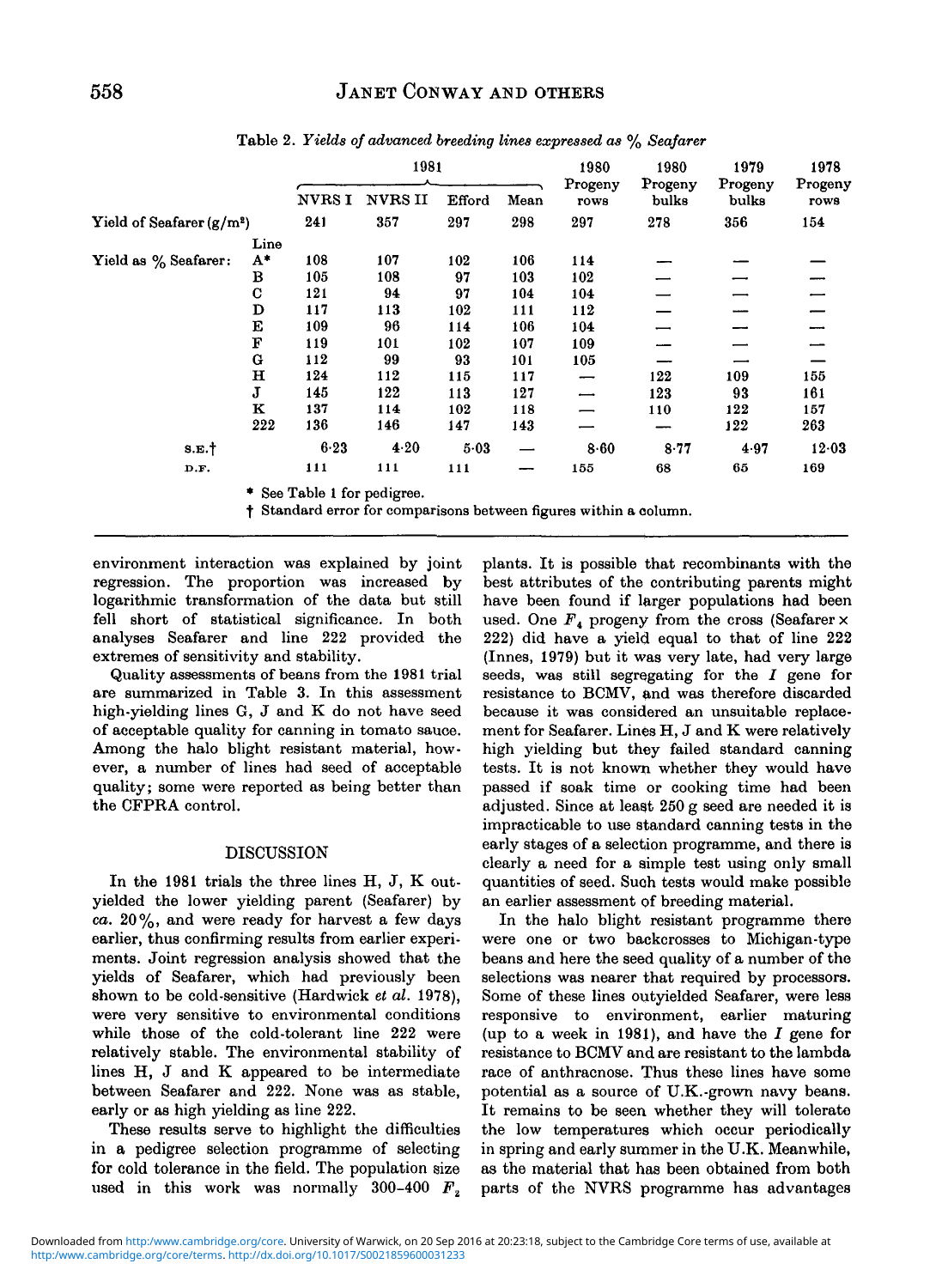# *Breeding Phaseolus beans* 559

| Line          | Colour in<br>tomato sauce                                                                        | Flavour                                                                                            | Texture                                                                                     | Comments                                                                                                             |
|---------------|--------------------------------------------------------------------------------------------------|----------------------------------------------------------------------------------------------------|---------------------------------------------------------------------------------------------|----------------------------------------------------------------------------------------------------------------------|
| CFPRA control | Slightly pale orange<br>with slight grey and<br>very slight brown<br>tints. Moderately<br>bright | Moderately weak<br>characteristic bean<br>flavour with slight<br>sweetness and<br>moderately harsh | Skins moderately firm,<br>flesh moderately firm                                             |                                                                                                                      |
| Seafarer      | Medium orange with<br>more brown but less<br>bright than control                                 | Slightly stronger bean<br>flavour than control                                                     | Better skin texture<br>than control but beans<br>tending to break down                      | Poor texture                                                                                                         |
| A             | Moderately deep<br>orange with more<br>brown and less grey,<br>and brighter than<br>control      | Stronger bean flavour<br>than the control                                                          | Better skin and flesh<br>texture than control                                               | Good quality                                                                                                         |
| в             | Medium orange with<br>more brown and less<br>grey than control                                   | Slightly stronger bean<br>flavour than control                                                     | Better skin and flesh<br>texture than control                                               | Good quality                                                                                                         |
| с             | Less bright than<br>control                                                                      | Stronger bean flavour<br>than control                                                              | Tendency for<br>cotyledons to split<br>apart                                                | Poorer colour than<br>control. Beans<br>looked different<br>from commercial<br>packs with splitting<br>of cotyledons |
| D             | Medium orange with<br>more brown and less<br>grey than control                                   | Stronger bean flavour<br>than control                                                              | Better skin and flesh<br>texture than control                                               | Good quality                                                                                                         |
| E             | Medium orange with<br>more brown and less<br>grey than control                                   | Stronger bean flavour<br>than control                                                              | Better skin texture<br>than control                                                         | Good quality                                                                                                         |
| F             | Medium orange with<br>more brown and less<br>grey than control                                   | Stronger bean flavour<br>than control                                                              | Better skin texture<br>than control                                                         | Good quality                                                                                                         |
| G             | Moderately deep<br>orange with more<br>brown and less grey<br>than control                       | Stronger bean flavour<br>than control                                                              | Better skin texture<br>than control. Flesh<br>slightly firm but<br>tending to break<br>down | Poor texture                                                                                                         |
| J             | Medium orange with<br>more brown than<br>control                                                 | Slightly stronger bean<br>flavour than control<br>with a slightly 'raw'<br>taste                   | Better skin texture<br>than control. Flesh<br>slightly firm but<br>tending to break<br>down | Poor texture                                                                                                         |
| к             | Similar to control.<br>The colour of the<br>sauce had not been<br>taken up by the<br>beans       | Slightly stronger bean<br>flavour than control<br>with a slightly 'raw'<br>taste                   | Similar to control                                                                          | Uptake of colour a<br>problem                                                                                        |